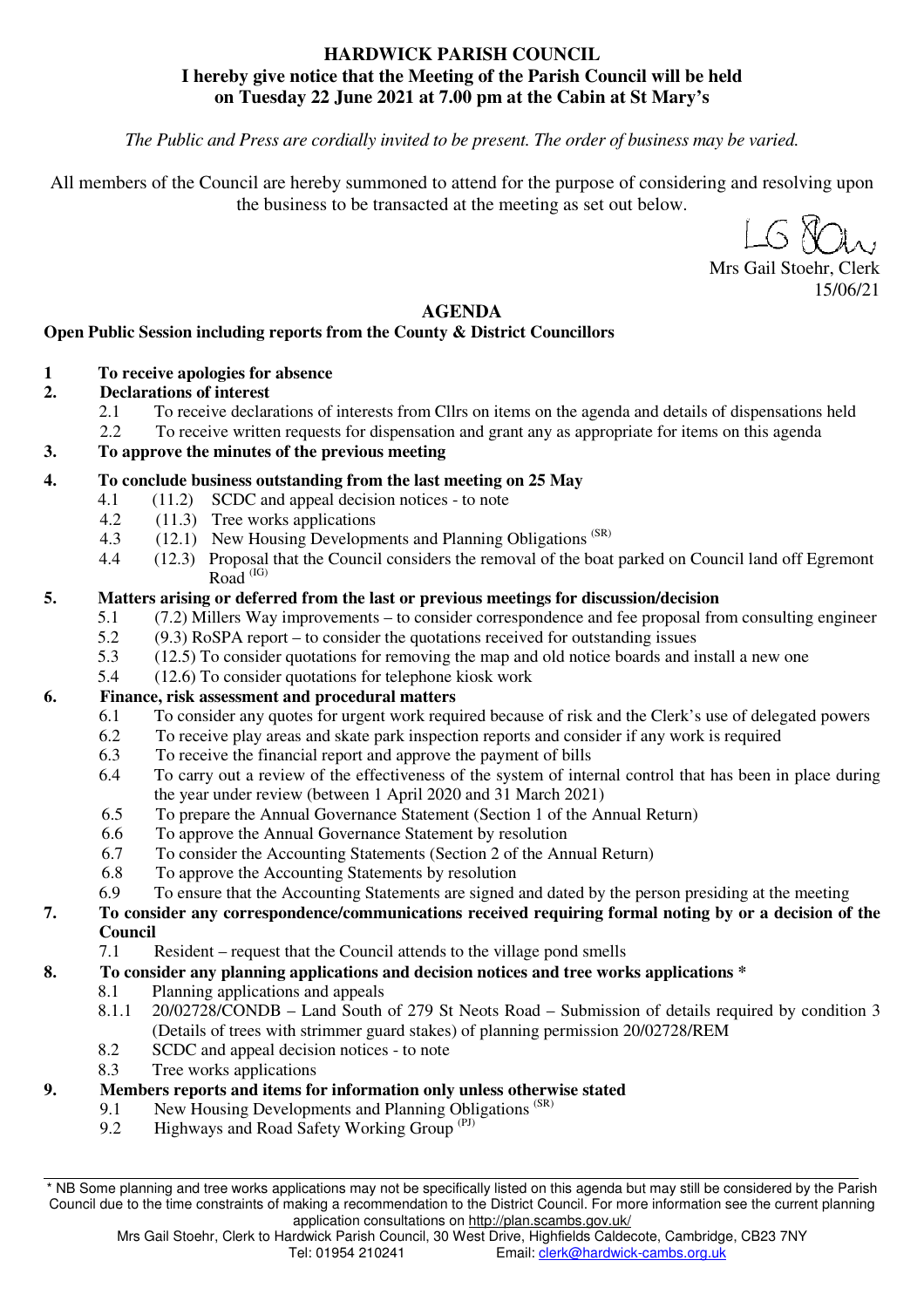- 9.3 Proposal that the Parish Council acts as banker for receipt of Hill funds intended for the Village post Covid celebrations<sup>(AJ)</sup>
- 9.4 Proposal that the Council considers a resident's concerns regarding the closure of Millers Way and its arrangements for notifying residents when works are undertaken (AE)
- 9.5 Report to confirm and provide a report that the remedial works and installation of new signage on the Millennium Footpath has now been done by RH landscapes<sup>(PJ)</sup>

#### **10. Closure of meeting**

<sup>\*</sup> NB Some planning and tree works applications may not be specifically listed on this agenda but may still be considered by the Parish Council due to the time constraints of making a recommendation to the District Council. For more information see the current planning application consultations on http://plan.scambs.gov.uk/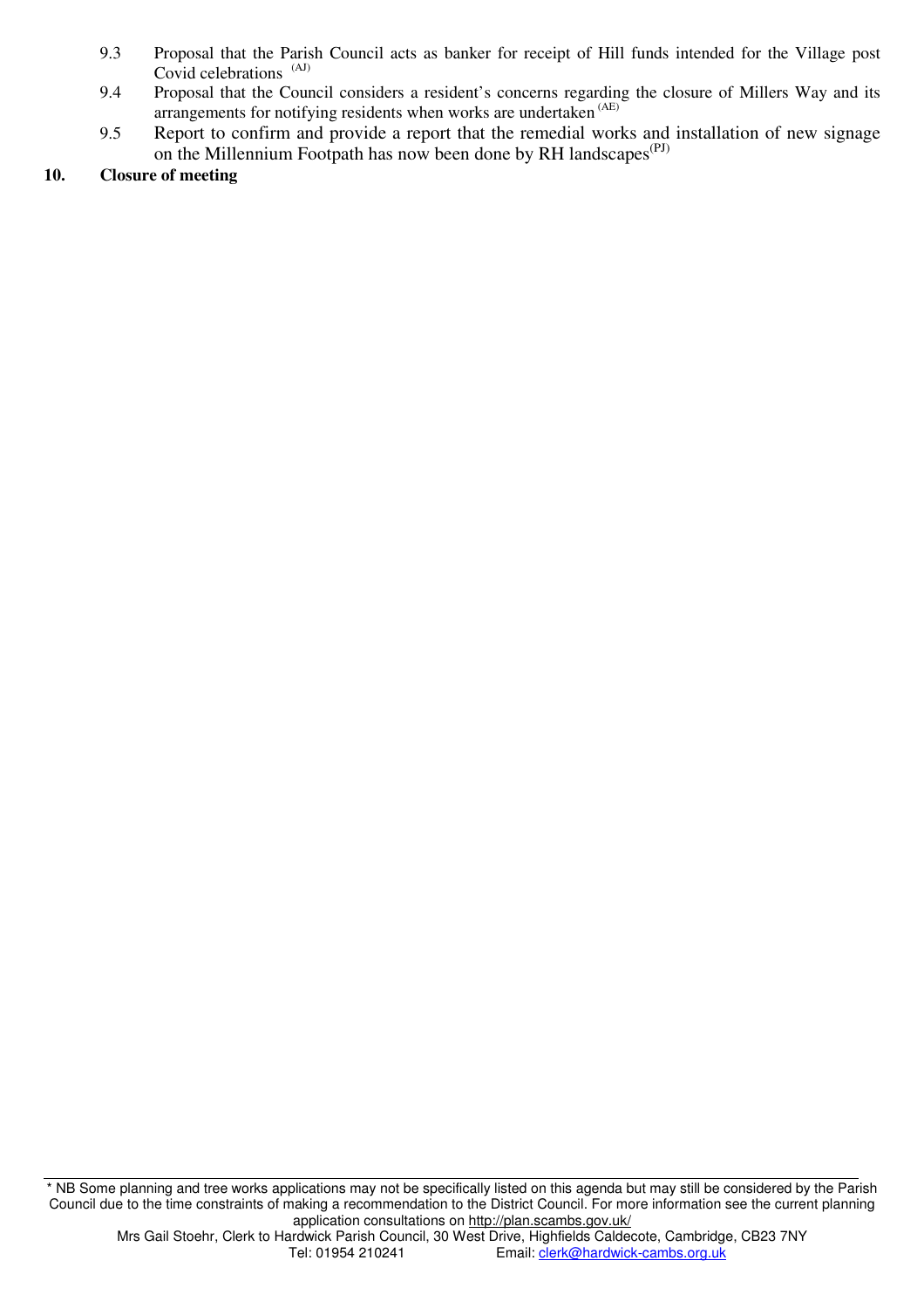# **Open Public Session including reports from the County & District Councillors**

- 1. To receive apologies for absence will be reported to the meeting.
- 2. Declarations of interests members should declare their interests state why they have an interest, the type of interest held and if they have a dispensation state this and the extent of their dispensation i.e. to either speak or speak and vote. If members have a pecuniary interest, having declared an interest they must not take part in the agenda item unless they have been granted a dispensation to do so.
- 3. To approve the minutes of the meeting on 25 May 2021 attached
- 4. To conclude business outstanding from the last meeting on 25 May
- 4.1 (11.2) SCDC and appeal decision notices to note
- 4.1.1 S/3064/16/CONDJ Land south of 279 St Neots Road Submission of details required by Conditions 10 (Foul water) and 12 (Surface water) of planning permission S/3064/16/OL – Condition discharged in full
- 4.1.2 S/3064/16/CONDN Land south of 279 St Neots Road Submission of details required by Condtion 28 (Public footpath and street lighting) of planning permission S/3064/16/OL – Condition discharged in full.
- 4.2 (11.3) Tree Works applications None.
- 4.3 (12.1) New Housing Developments and Planning Obligations Cllr Rose to report.
- 4.4 (12.3) Proposal that the Council considers the removal of the boat parked on Council land off Egremont Road The Chairman to report.
- 5. Matters arising or deferred from the last or a previous meeting for discussion/decision
- 5.1 (7.2) Millers Way improvements to consider correspondence and fee proposal from consulting engineer

 "Many thanks for sending across the current design / tender information for this project. I have reviewed and I do not believe the current design information is to a standard both in ensuring we obtain like for like quotations from contractors at tender and also in ensuring Local Highway Authority technical approval of the works where we will be tying into the existing public highway. Overall the design package is far too generic and has not been tailored to the unique site conditions (levels / ground conditions / surface features etc).

On this basis I have provided an updated fee proposal which includes initial preparation of a detailed design package informed by topographical survey information and fully prepared using computer aided design (cad).

- 5.2 (9.3) RoSPA report to consider the two quotations for outstanding issues Will be circulated
- 5.3 (12.5) To consider quotations for removing the map and old notice boards and install a new one Wil be circulated.
- 5.4 (12.6) To consider quotations for telephone kiosk work if received Will be circulated.
- 6. Finance and risk assessment and procedural matters
- 6.1 To consider any quotes for urgent work required because of risk and Clerk's use of delegated powers
- 6.2 To receive play areas and skate park inspection reports and to consider if any work is required
- 6.3 To receive the financial report and approve the payment of bills attached.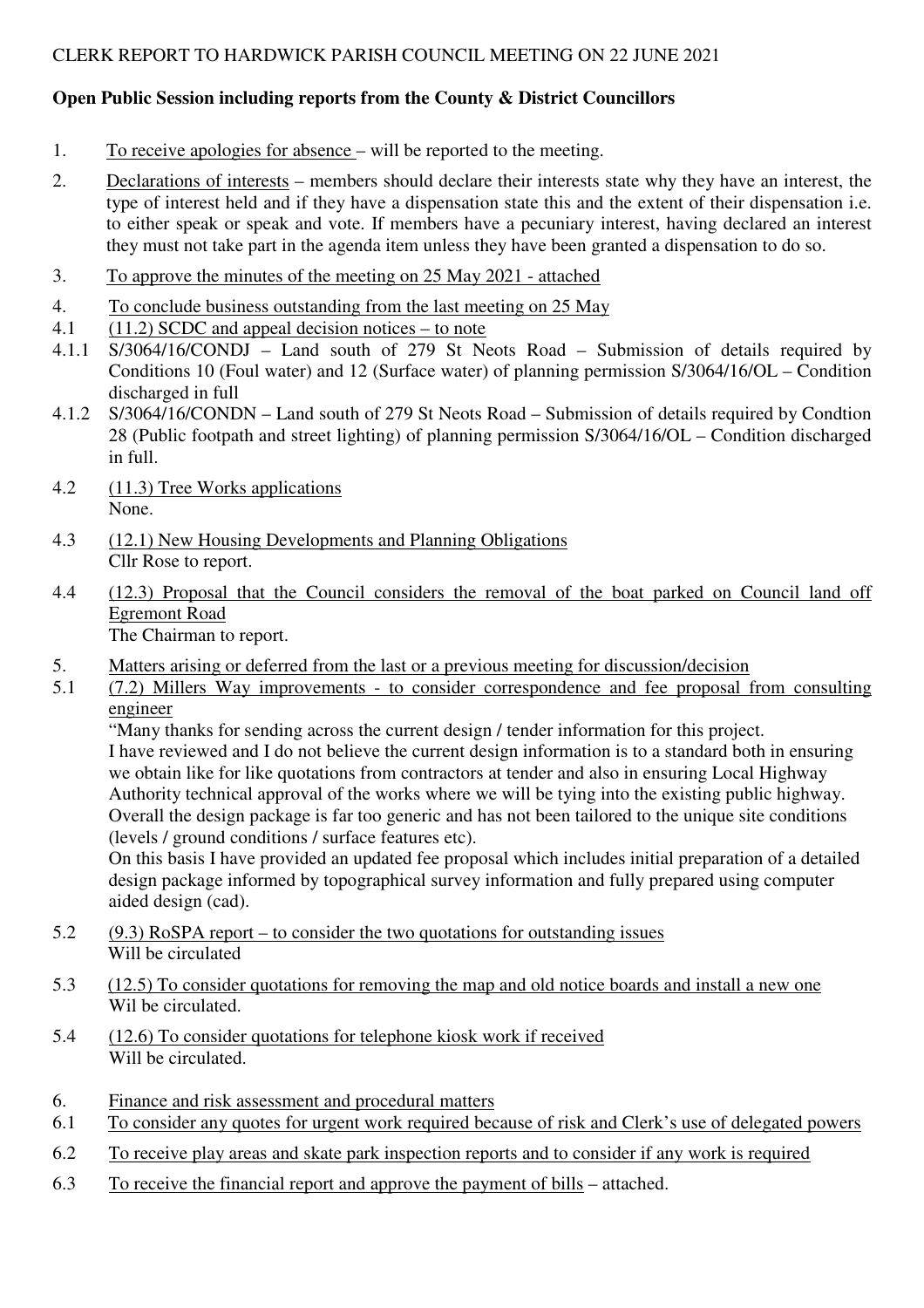- 6.4 To carry out a review of the effectiveness of the system of internal control that has been in place during the year under review (between 1 April 2020 and 31 March 2021)
- 6.5 To prepare the Annual Governance Statement (Section 1 of the Annual Return) AGAR attached for 6.5 to 6.9.
- 6.6 To approve the Annual Governance Statement by resolution
- 6.7 To consider the Accounting Statements (Section 2 of the Annual Return)
- 6.8 To approve the Accounting Statements by resolution
- 6.9 To ensure that the Accounting Statements are signed and dated by the person presiding at the meeting
- 7. To consider any correspondence/communications received

 Resident – request that the Council attends to the village pond smells "I'm writing to draw your attention to the pond beside our house on Main Street. It has been massively 'clogged' up for the past year or two, and is currently hardly recognizable as a pond. But what has really driven me to write is that it is now emitting a very distinct odour, and not a pleasant one! The smell of blocked drains and sewage is quite awful and I guess the warmer weather arriving has played its part in this.

So, we would be very grateful if someone could please take a look at this with a sense of urgency about the situation. We are needing to keep windows closed which is a bit stifling at the moment."

RH Landscapes has been asked to investigate and provide a quote.

8.1 Planning applications and appeals

.

NB Some planning applications may not be specifically listed on this agenda but may still be considered by the Parish Council due to the time constraints of making a recommendation to the District Council. For more information see the current planning application consultations and appeals on http://plan.scambs.gov.uk/swiftlg/apas/run/wchvarylogin.display

- 8.1.1 20/02728/CONDB Land South of 279 St Neots Road Submission of details required by condition 3 (Details of trees with strimmer guard stakes) of planning permission 20/02728/REM
- 8.2 SCDC and appeal decision notices to note
- 8.2.1 21/01677/HFUL 143 Bramley Way Single storey rear, two storey front and side extensions Permission granted.
- 8.2.2 S/3064/16/CONDO Land south of 279 St Neots Road Submission of details required by Condition 8 (Contamination) of permission S/3064/16/OL – Condition discharged in part
- 8.2.3 20/02728/CONDA Land south of 279 St Neots Road Submission of details required by Condition 6 (Street management and maintenance) – Condition discharged in full
- 8.2.4 21/01578/HFUL 2 Quince Road Two storey side extension Permission granted.
- 8.2.5 21/00869/FUL 37 Cambridge Road Replacement dwelling, remodelled access, turning, parking, landscaping and associated infrastructure – Permission granted
- 8.2.6 20/04463/FUL 303 St Neots Road New three bed dwelling Permission granted
- 8.3 Tree works applications

Tree works applications may now be viewed on the SCDC Planning Portal. NB Some tree works applications may not be specifically listed on this agenda but may still be considered by the Parish Council due to the time constraints of making a recommendation to the District Council. For more information see the current tree works application consultations on http://plan.scambs.gov.uk/swiftlg/apas/run/wchvarylogin.display

None at the time of writing.

- 9. Members' reports and items for information only unless otherwise stated
- 9.1 New Housing Developments and Planning Obligations Cllr Rose to report.
- 9.2 Highways and Road Safety Working Group Cllr Joslin to report.
- 9.3 Proposal that the Council acts as banker for receipt of the Hill funds Cllr Joolia has written asking that this be an agenda item.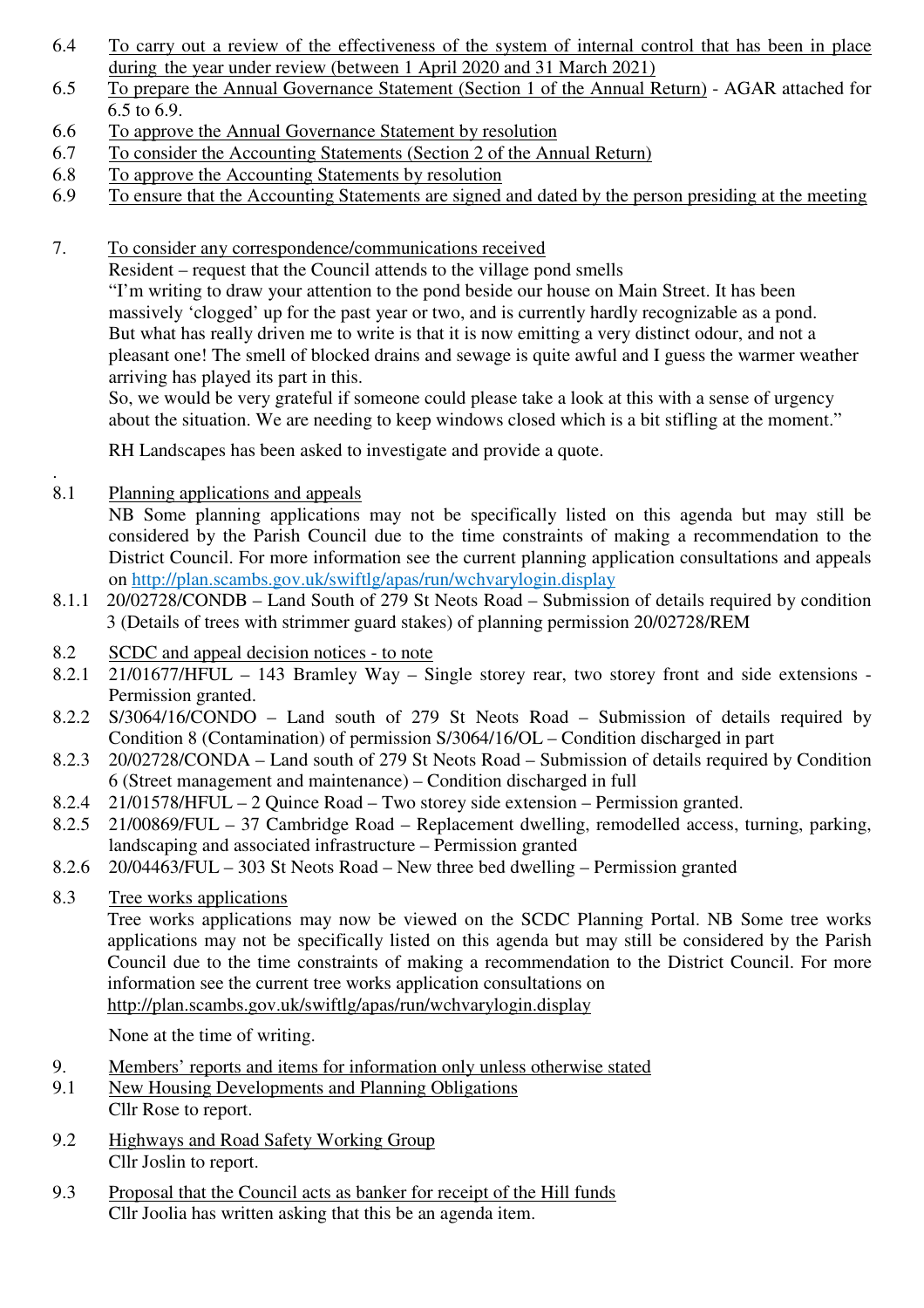"The Hardwick Party group has been seeking some funding/sponsorship and Hills was approached. They kindly said they can give £1,500 which would be for the Hardwick party in September." And "To discuss about accepting the Hill's donation into our bank account (which is seen to be a "reputable" one), and then we will aim to transfer this money to the Hardwick party group. The group doesn't have and would not have its own bank account, so it would have to work with another formal group within the village, and is looking into this."

The RFO advises that it is inappropriate for the Council to act as banker for a third party (the group).

9.4 Proposal that the Council considers a resident's concerns regarding the closure of Millers Way and its arrangements for notifying residents when works are undertaken (AE)

Cllr Everitt has asked that this correspondence from a resident (dated  $9<sup>th</sup>$  June) be discussed at the Council's meeting

"I've just been out to look at why our driveway has been blocked off and the footpath closed, both with no notice. Very surprised and disappointed at the lack of communication. Looks like they're stump grinding the old trees. We're worried that we won't be told when the work, proper, will start, and we won't be able to get our car off the drive. We don't use it every day by any means, but there are some journeys we have to make. The folks who use Millers Way to get to the bus stop will also be mightily cheesed off if they miss the bus and are late for work! Might I suggest that the PC put a notice up at both ends of MW, on both bus stops (to and from town) and on the village FB page. Plus leaflet all the starter homes and the 2 residents of Worcester Ave who all rely on the footpath for access!!"

- 9.5 Report to confirm and provide a report that the remedial works and installation of new signage on the Millennium Footpath has now been done by RH landscapes<sup>(PJ)</sup> Cllr Joslin will provide photos before the meeting.
- 10. Closure of Meeting